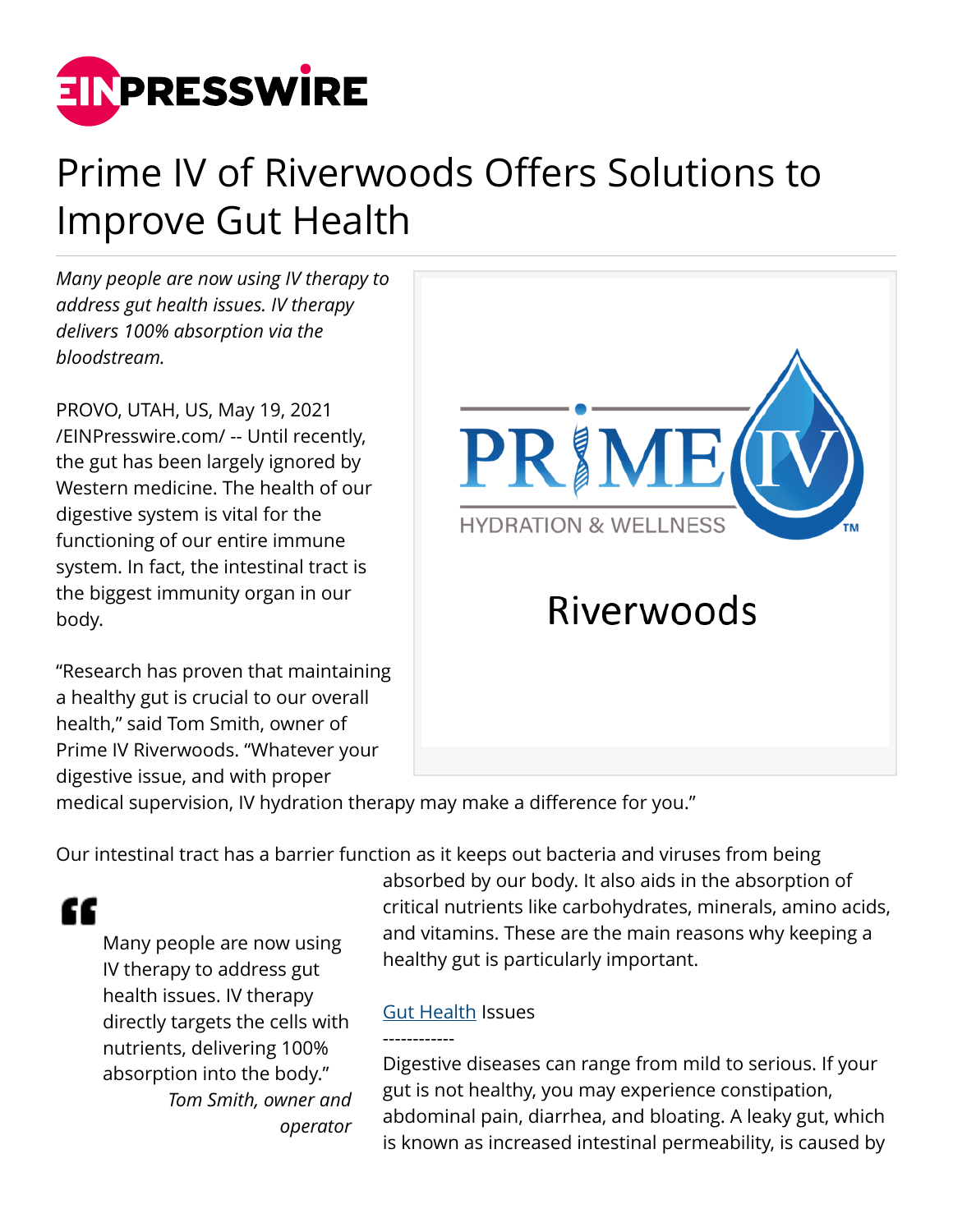several factors which include alcohol consumption, stress, anti-inflammatory medication, autoimmune illness, diabetes, and food allergies.

Other disorders of the gut may also include Crohn's Disease, Celiac Disease, Colitis, and food allergies. Another gut issue comes from complications arising from bariatric surgery, which includes dilation of the esophagus, acid reflux, and infection. Addressing these issues is important because it is crucial to our physical health.



### [IV Therapy](https://primeivriverwoods.com/#treatments)

### ------------

Many people are now using IV therapy to address gut health issues. IV therapy directly targets the cells with nutrients, delivering 100% absorption into the body.

Because of this, medical spas like Prime IV Hydration & Wellness are now offering hydration therapy and injections. If you're interested in getting this type of therapy, you just have to make sure that the wellness provider has a stellar reputation and uses medically sound and researchproven methods.

IV therapy's goal is to help clients achieve optimal health through their specialized treatments. It bypasses the gut and infuses the cells straightaway. IV Therapy for gut health should ideally include food sensitivity testing so that the client is made aware of what food to avoid gastrointestinal discomfort.

What Nutrients and Supplements are Used?

#### ------------

For gut health issues, it is best to consult with health experts to determine our nutrient needs and individualized treatment. Since we all have varying issues, each treatment is different from the rest.

However, there are several supplements and nutrients that are crucial to gut health. For instance, glutathione injectables can aid in detoxifying our entire system because they protect the mucus layers and cells of the intestinal tract which would prevent intestinal inflammation.

Zinc and L-glutamine both reduce what's called a "leaky gut" and protect our intestinal cells against bacteria. Furthermore, L-glutamine serves as a source of energy for the cells within the intestinal tract. Vitamin C, a known anti-oxidant, also protects the intestinal tract by shielding it from the damage caused by inflammation.